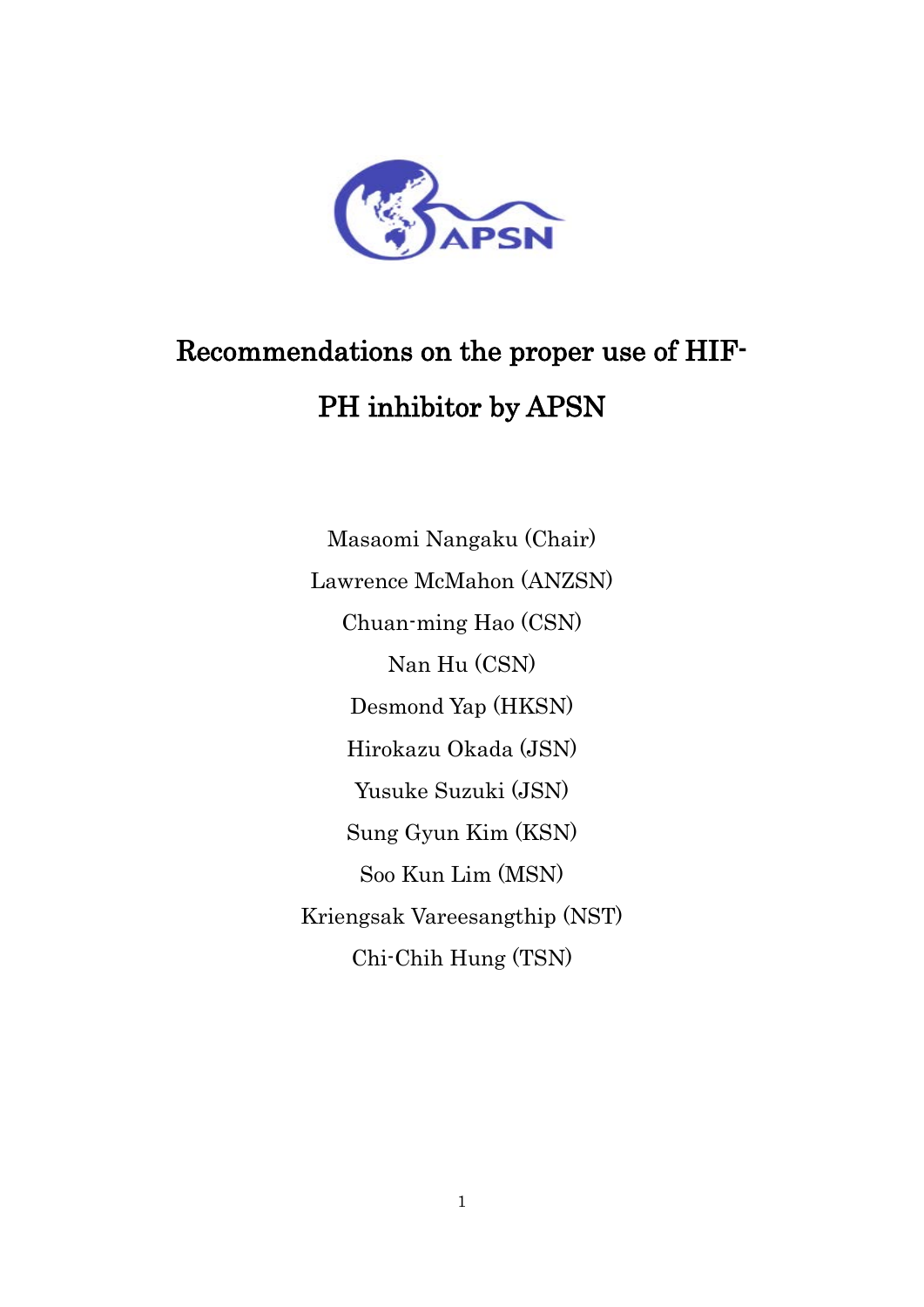## < Outline of our recommendations>

- 1. Introduction
- 2. Recommendations
- Strategy when replacing ESA with HIF-PH inhibitor and the other way around
- Opinion on supplement of iron and monitoring of iron status
- Types of patients who should be treated with HIF-PH inhibitor
- 3. Potential concerns
- Malignancy
- Retinopathy
- Liver dysfunction
- Hyperkalemia
- **•** Hypertension
- Pulmonary hypertension / Heart failure
- Thrombotic events and Vascular calcification
- Cyst growth
- Seizure
- 4. Potential benefits in addition to improvement of anemia (all theoretical, not proven in clinical studies)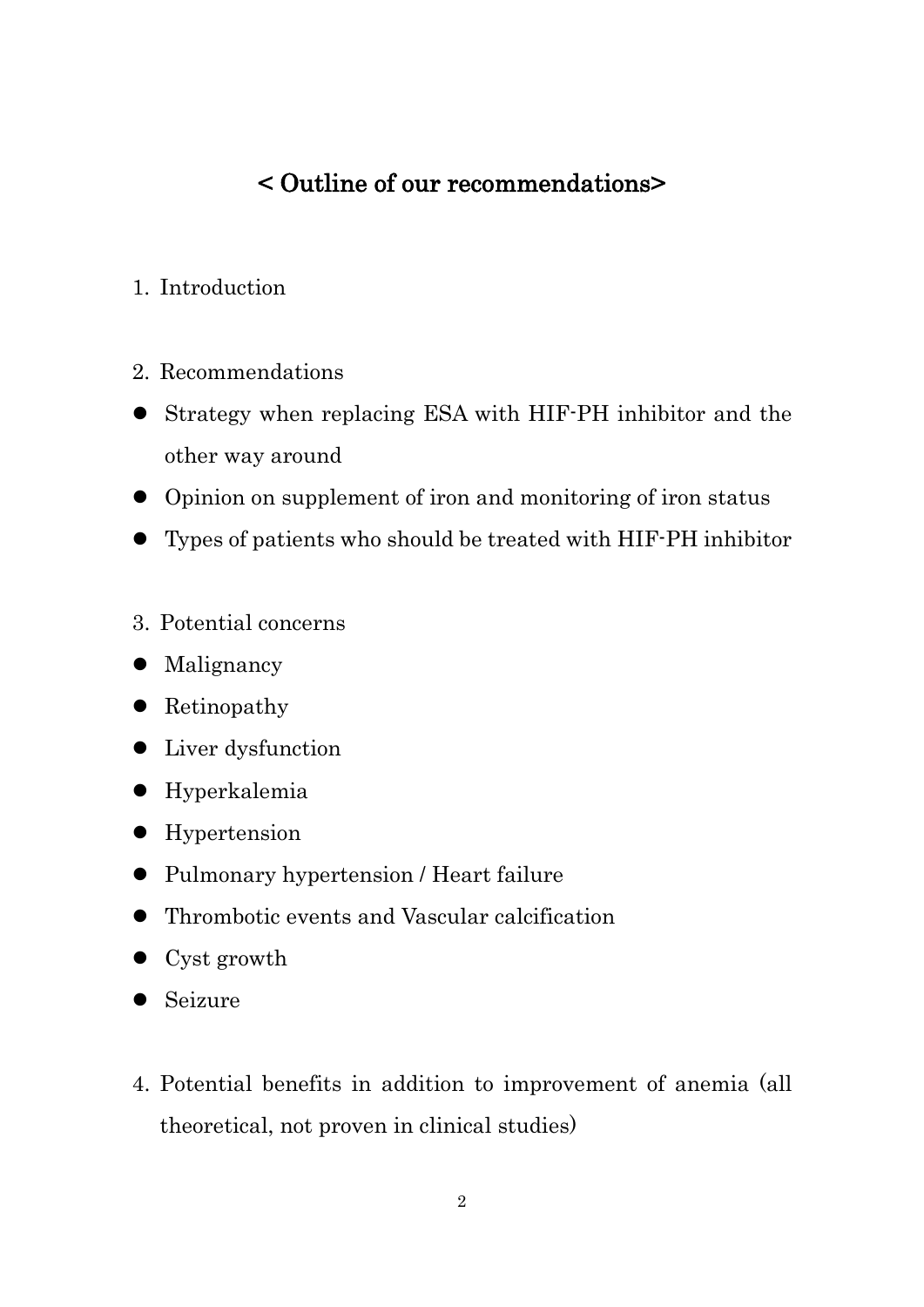#### 1. Introduction

Hypoxia Inducible Factor (HIF) is a key transcription factor primarily involved in the cellular regulation and efficiency of oxygen delivery. Its preliminary state comprises a constitutively expressed, nucleus-bound β-subunit and three isoforms of a cytoplasmic α-subunit (HIF-1α, HIF-2α, & HIF-3α). HIF-1α and HIF-2α are master regulator of defensive mechanisms against hypoxia and enhance oxygen delivery by stimulating a variety of genes. Representative target genes are erythropoietin (EPO) and those optimizing iron utilization.

When oxygen availability is normal, the α-subunit is sequentially destroyed: first by prolyl hydroxylation by HIF-prolyl hydroxylase (HIF-PH) and then ubiquitination by the Von-Hippel Lindau (VHL) gene and the E3 ubiquitin ligase complex, which facilitate proteosomal degradation. However, prolyl hydroxylation is oxygen-dependent; hence, during periods of hypoxia HIF-PH loses its activity, and the α-subunit stabilize subsequently before undergoing nuclear translocation and forming a heterodimer with the β subunit.

As the oxygen sensing mechanism and the adaptive response against hypoxia is so important and essential, three great scientists who elucidated this mechanism, Peter Ratcliffe, Gregg Semenza, and William Kaelin Jr., were awarded the Nobel Prize in 2019. Previously we treated anemia in CKD by intravenous or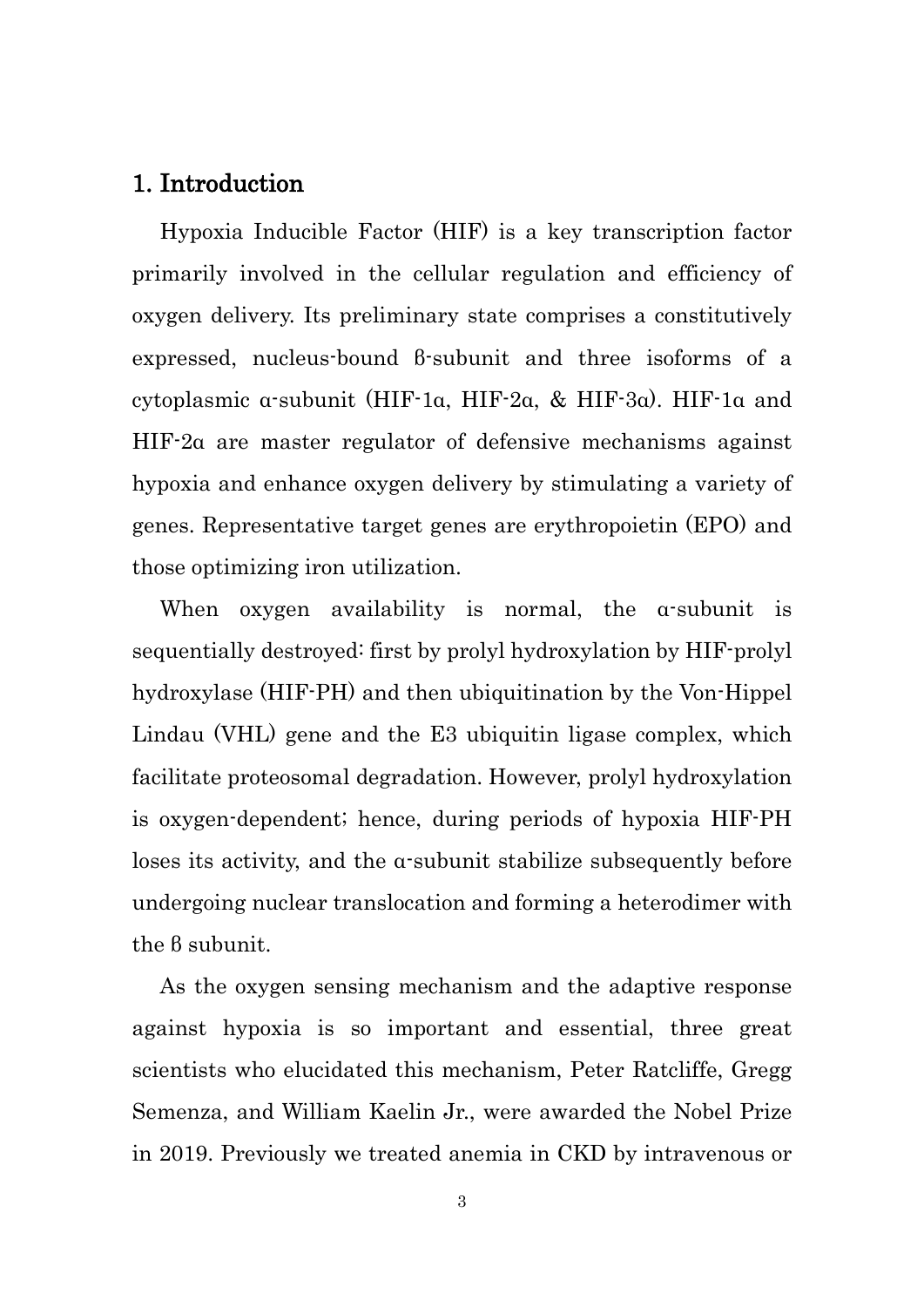subcutaneous injection of human recombinant EPO or its derivatives, so-called erythropoiesis stimulating agents (ESA). ESA stimulates the hematopoietic system specifically. Now HIF-PH inhibitors (HIF-PHI) are approved and available at the bedside in some countries as an oral drug of a completely new mechanism to treat anemia in CKD. HIF-PHI work systemically and may have some effects outside the hematopoietic system. Although clinical evidence is not much at this moment, we decided that we should understand its potential benefits and harms when we prescribe this class of drug. This guideline summarizes expert opinions of the committee at this moment and will be updated when clinical evidence accumulates in the future.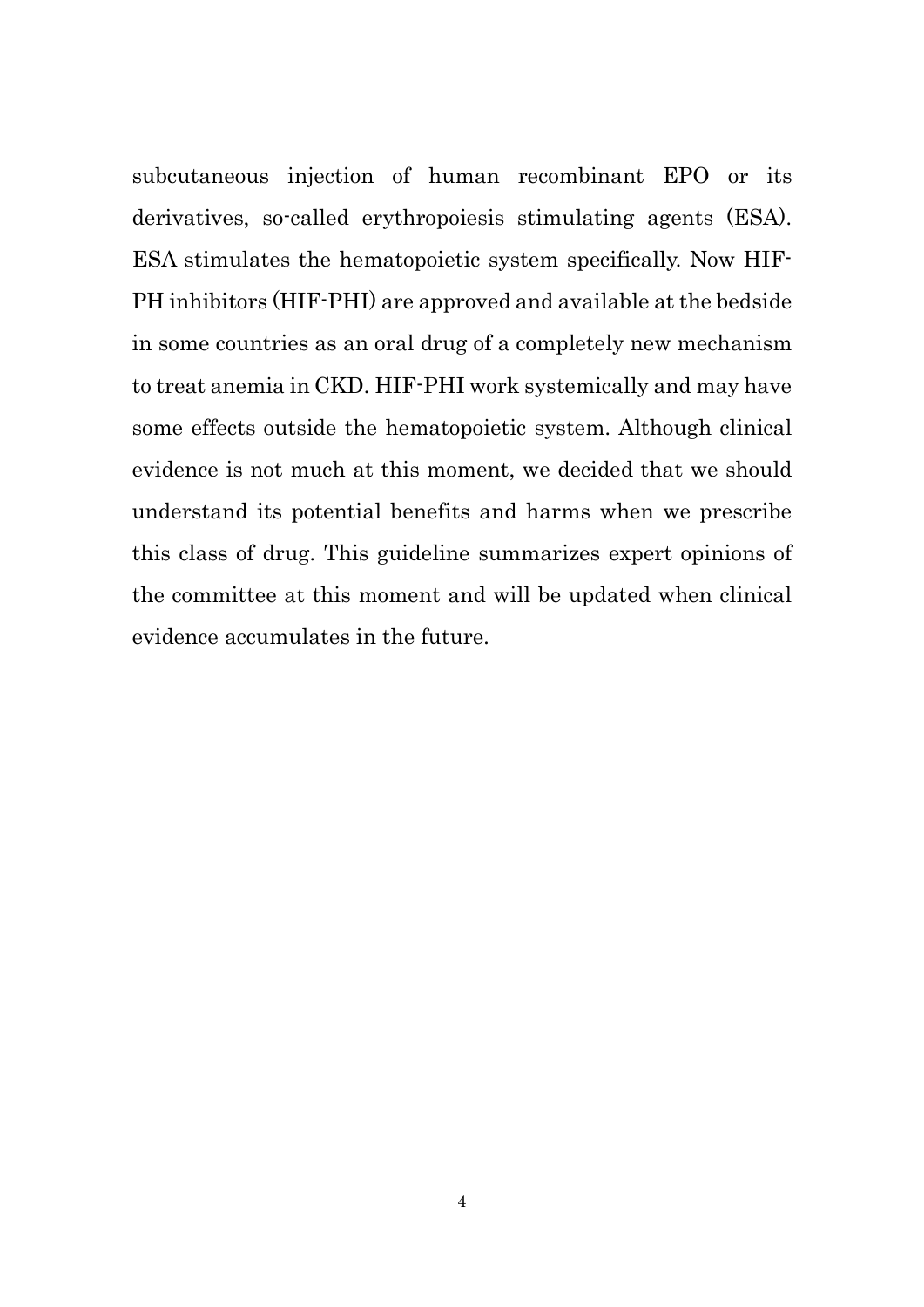### 2. Recommendations

 Strategy when replacing ESA with HIF-PH inhibitor and the other way around

#### <Recommendation>

Physicians can HIF-PHI as alternatives to ESA in correcting and maintaining hemoglobin for renal anemia both in dialysis and non-dialysis CKD patients based on new information concerning the efficacy and safety.

 Opinion on supplement of iron and monitoring of iron status <Recommendation>

Iron status should be evaluated before HIF-PHI are used. We suggest correcting iron deficiency before initiation of HIF-PHI (ferritin>100ng/ml and TSAT>20%) for all CKD patients.

 Types of patients who should be treated with HIF-PH inhibitor <Recommendation>

Anemia in CKD should be controlled using ESA or HIF-PHI after sufficient iron supplementation. A combination therapy of ESA and HIF-PHI should not be performed.

If patients with good drug adherence desire oral treatment because of various reasons such as frequency of hospital visits and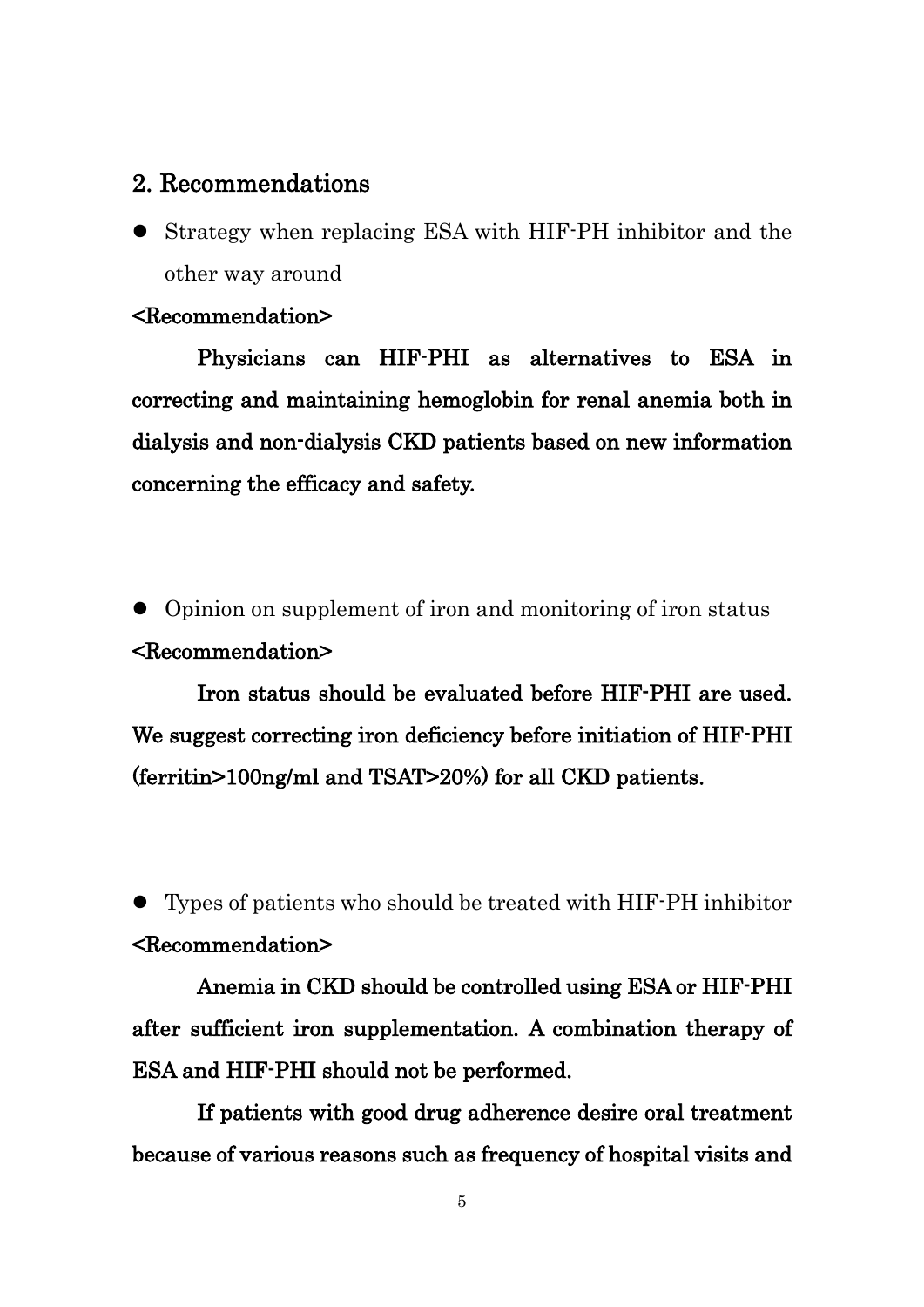invasiveness of injections in case of non-HD patients, HIF-PHI may be preferable than ESAs. In case of treatment with HIF-PHI, an issue of polypharmacy should be acceptable.

If target Hb cannot be achieved with the recommended dose of ESA, the first priority is to search for the cause of ESA hyporesponsiveness and consultation with a nephrologist/specialized medical institution should be considered. If the cause of ESA hyporesponsiveness is unknown or difficult to manage due to defective iron utilization or some other reasons, conversion to HIF-PHI should be considered.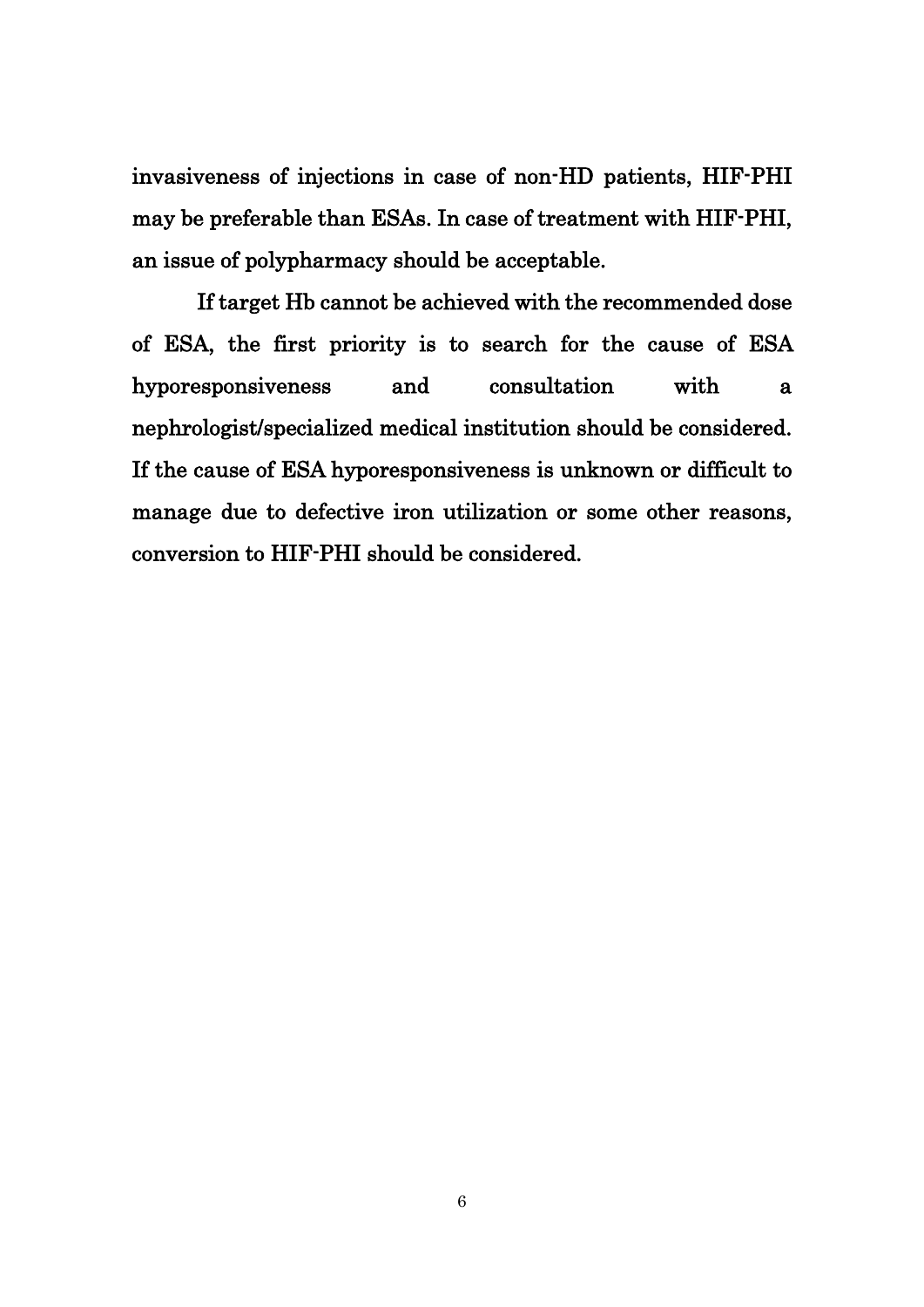## 3. Potential concerns (some are evidence based, some are theoretical)

#### • Malignancy

#### <Recommendation>

Before using HIF-PHI, malignancy should be checked. In light of current limited follow-up, prescribing HIF-PH inhibitors in patients with known malignancy should be undertaken only with great caution. It will be essential to maintain post-marketing surveillance for a substantive period—at least five years—given the theoretical and experimental concerns associated with increased HIF activity, as well as the long-term malignancy risk posed by related genetic diseases.

#### • Retinopathy

#### <Recommendation>

Retinopathy is a theoretical concern of HIF-PHI in CKD patients. Early referral for ophthalmologic assessment is warranted in patients who report visual disturbance after drug initiation.

• Liver dysfunction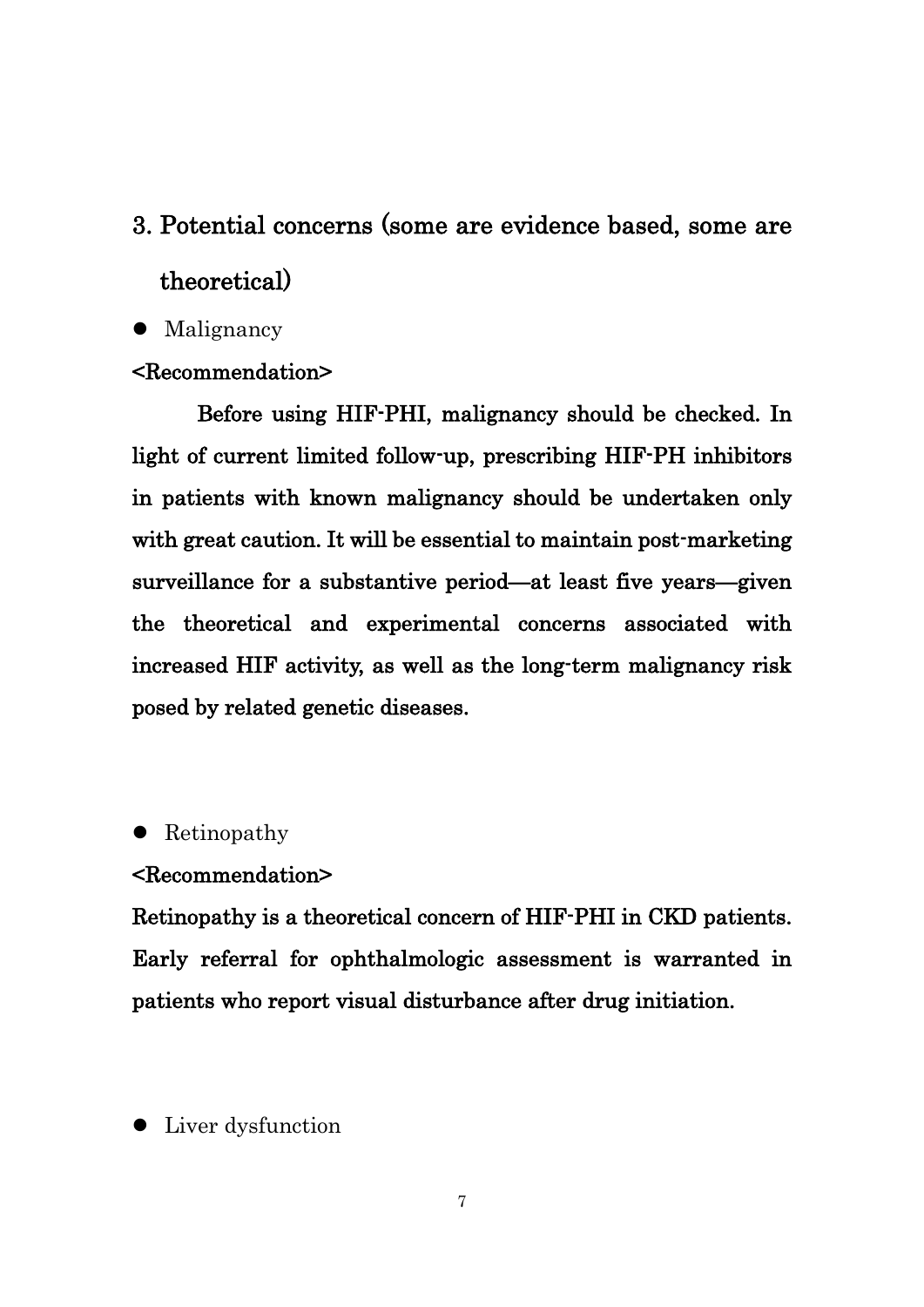Recommendation: Liver dysfunction is relatively uncommon in CKD patients receiving HIF-PHI. Regular monitoring of liver function may facilitate early detection of HIF-PHI -related hepatic dysfunction.

#### Hyperkalemia

#### <Recommendation>

The data about hyperkalemia as an adverse effect of HIF-PHI are inconclusive. However, considering hyperkalemia can be a medical emergency, we suggest serum potassium being monitored.

#### • Hypertension

#### <Recommendation>

Clinical studies have no signals that suggest a hypertensive effect of HIF-PHI, but as ESA use is associated with hypertension or compromised blood pressure control, one should pay attention to blood pressure control in patients treated with HIF-PHI.

• Pulmonary hypertension / Heart failure

#### <Recommendation>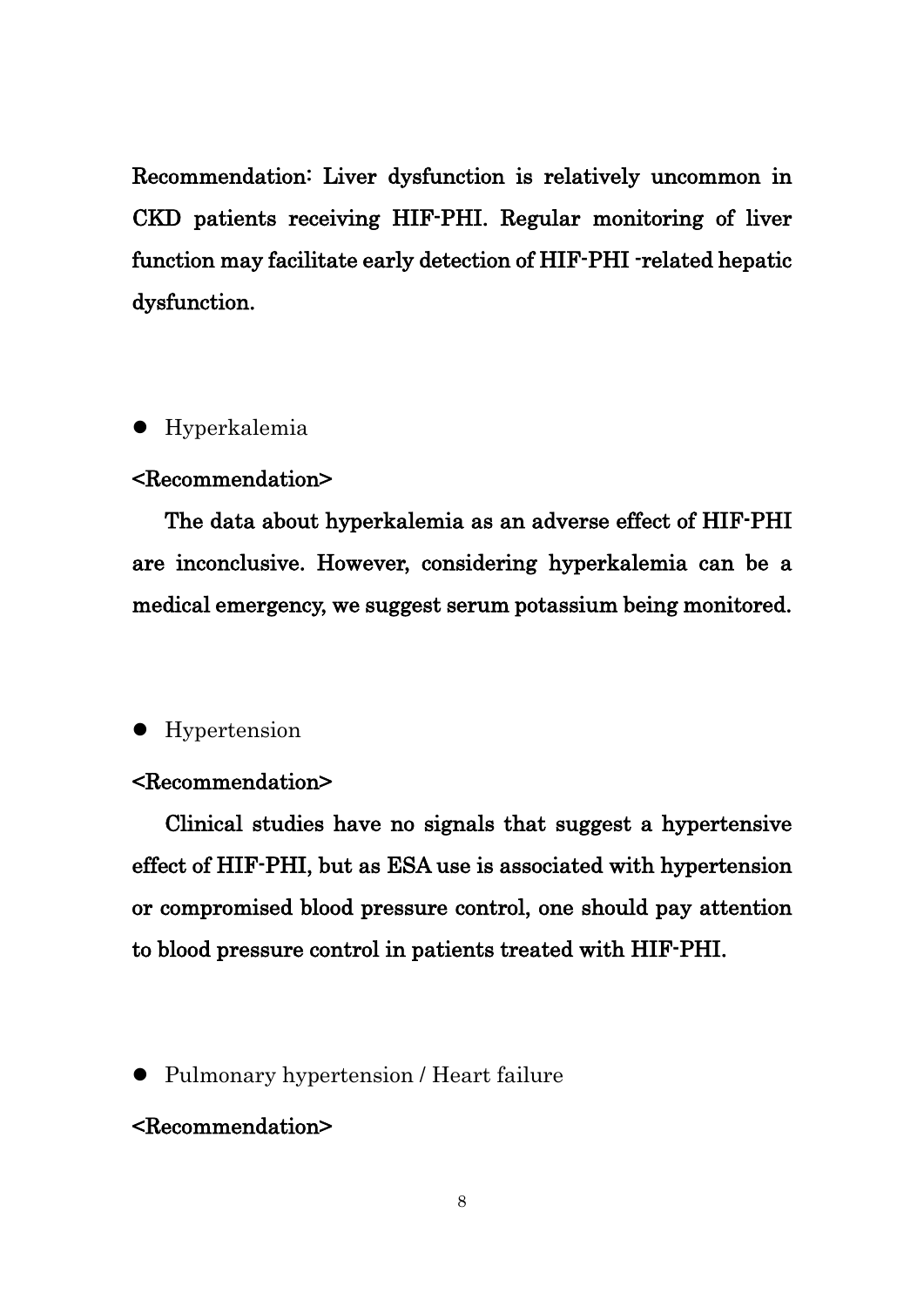Clinical studies have no signals that suggest aggravation of pulmonary hypertension or heart failure by HIF-PHI, but one should pay attention to changes of cardiac function in patients treated with HIF-PHI.

Thrombotic events and Vascular calcification

#### <Recommendation>

Clinical data and basic studies raise the concerns of thrombotic events in HIF-PHI treatment. We suggest a limited use of HIF-PH inhibitors in patients with any history of thrombotic events or a careful use of HIF-PHI in patients with cardiovascular disease. Large studies with unbiased reports and long-term follow-up are required.

• Cyst growth

#### <Recommendation>

One should follow sizes of cysts up when HIF-PHI are used in patients with polycystic kidney disease.

#### • Seizure

#### <Recommendation>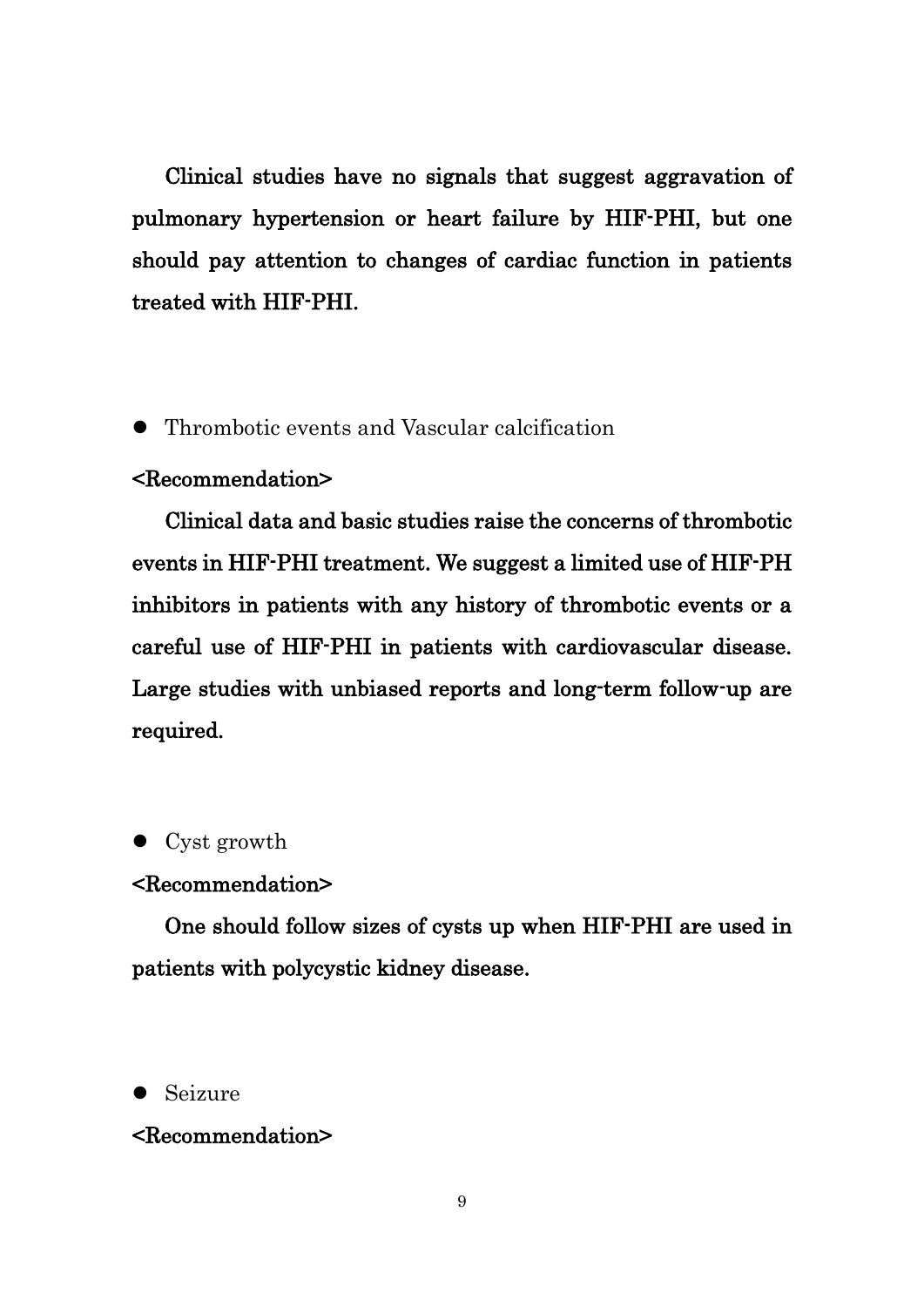Clinical studies have no signals that suggest seizure as an adverse event by HIF-PHI.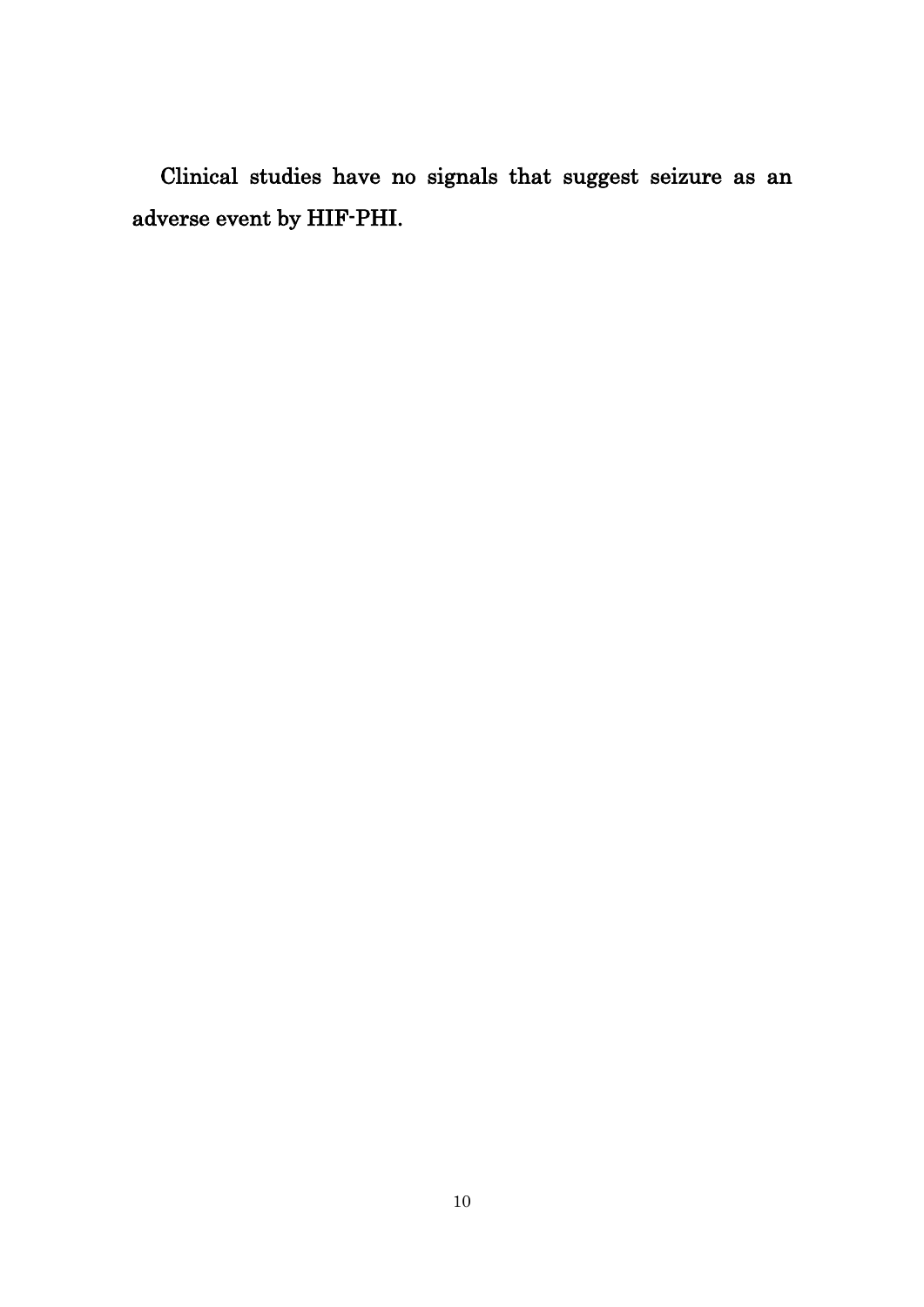4. Potential benefits of HIF-PHI in addition to improvement of anemia (all theoretical, not proven in clinical studies)

#### <Summary>

Potential benefits include an increase in circulating EPO levels within a physiological range, preservation of kidney function, and protection against ischemic disease such as ischemia heart disease, brain stroke, peripheral arterial disease, and acute kidney injury. Metabolic effects may remain elusive as HIF-PHI decrease both LDL and HDL cholesterol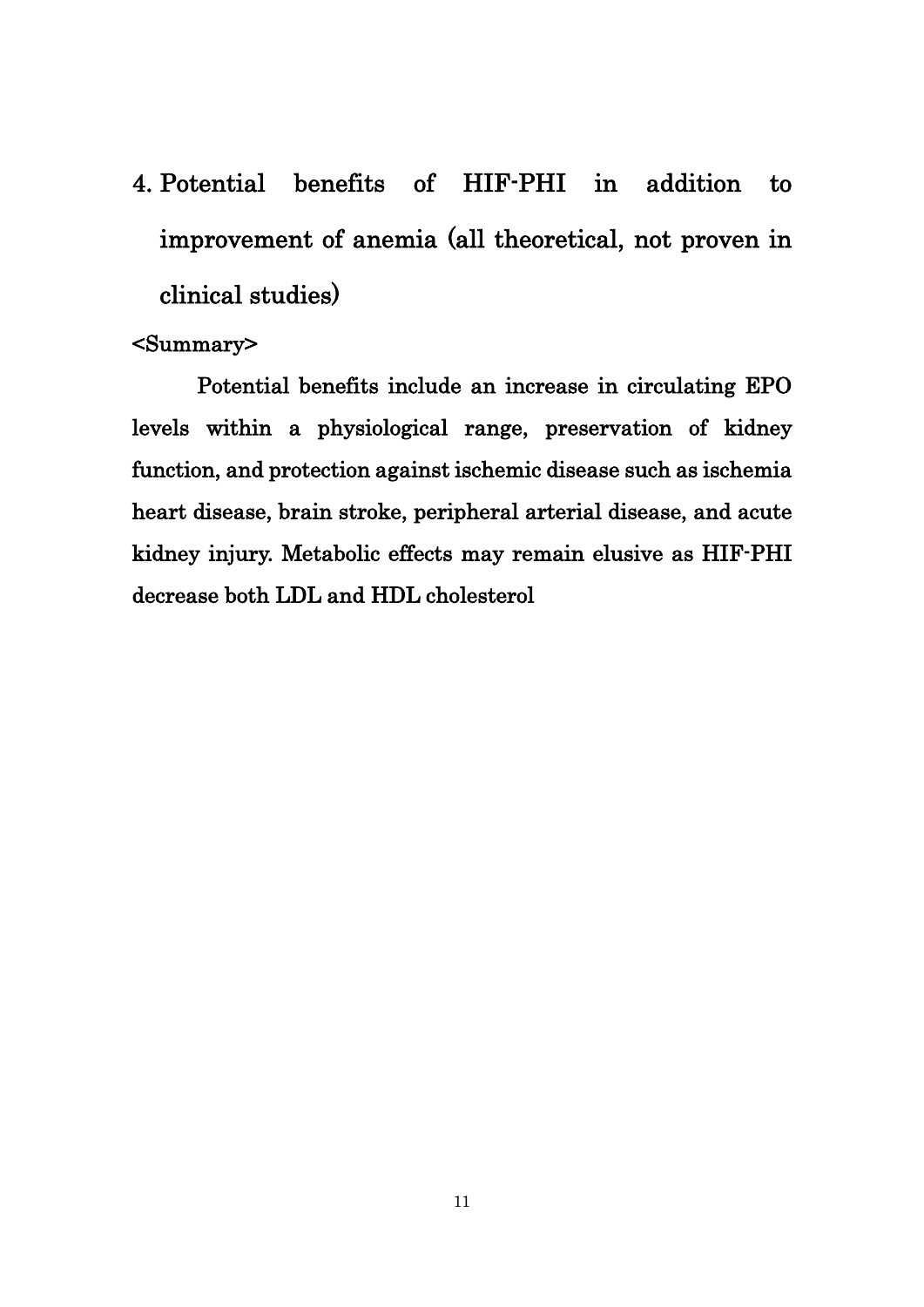#### Disclosure of COI

Masaomi Nangaku got honorarium, advisory fees, and research grants from KyowaKirin, GSK, Astellas, AstraZeneca, Akebia, Mitsubishi-Tanabe, JT, and Bayer.

Lawrence McMahon (ANZSN) is National PI in Clinical Trial with Akebia and received advisory fees from Pfizer & AstraZeneca, research funding from Amgen and Roche

Chuan-ming Hao (CSN) got honorarium from Fibrogen and AstraZeneca.

Nan Hu (CSN) got research grant from CAMS Innovation Fund for Medical Sciences.

Desmond Yap (HKSN) got research grants and advisory fees from GSK and AstraZeneca.

Hirokazu Okada (JSN) got honorarium, advisory fees, and research grants from Kyowa Kirin, Daiichi Sankyo, Mitsubishi Tanabe, Takeda, Chugai, Torii, Astellas, and MSD.

Yusuke Suzuki (JSN) got honorarium, advisory fees, and research grants from Kyowa Kirin, Mitsubishi-Tanabe, Daiichi-Sankyo, Novartis, Chugai.

Sung Gyun Kim (KSN) got honorarium, advisory fees, and research grants from Fibrogen, GSK, Akebia, JW Pharmaceutical and KyowaKirin.

Soo Kun Lim (MSN) got honorarium from AstraZeneca, Boehringer Ingelheim, Novo Nordisk, Fresenius Kabi, Baxter and